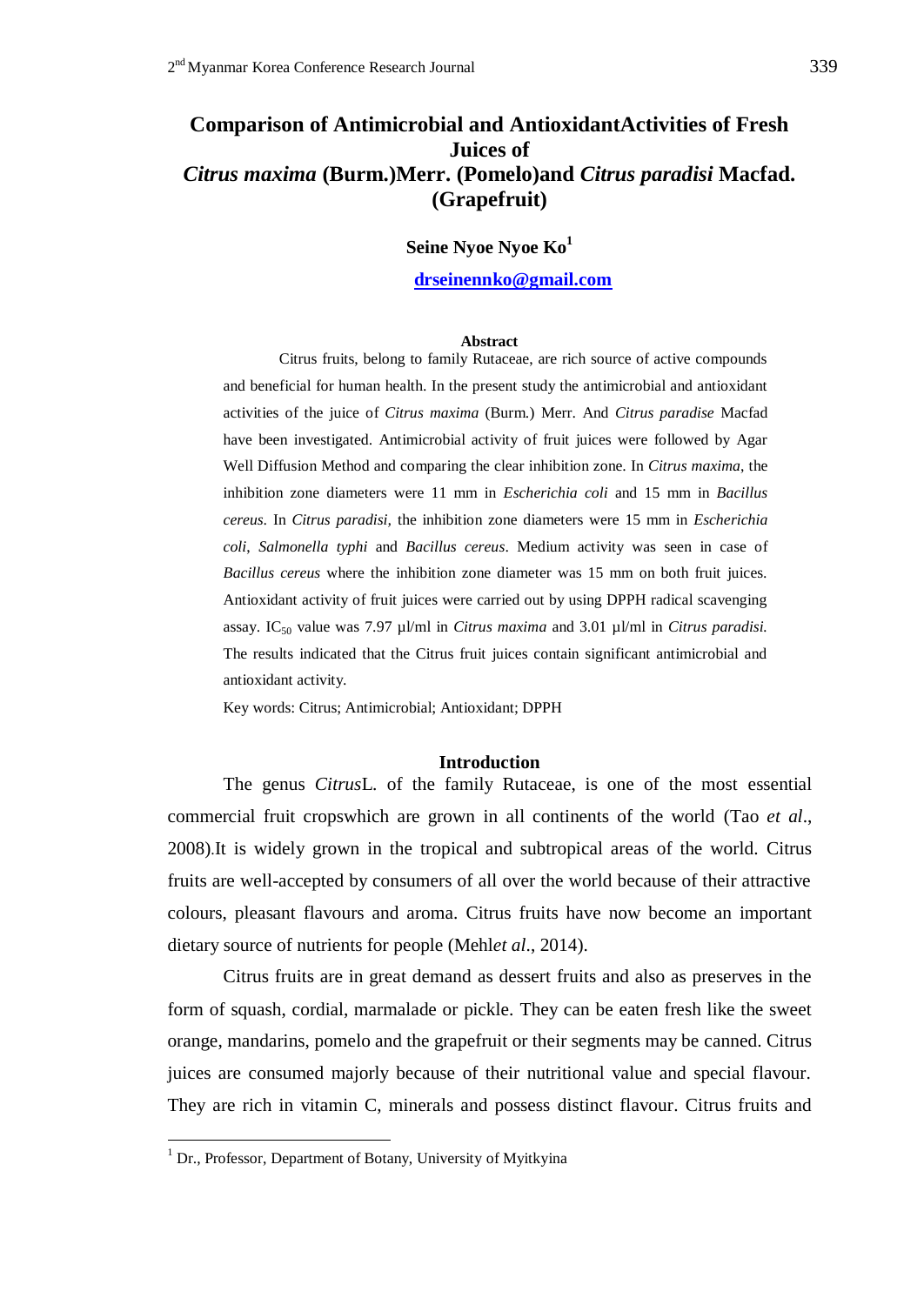juices have long beenrecognized to contain secondary metabolites including antioxidants such as ascorbic acid, flavanones, phenolics and pectin that are important to human nutrition (Munwar*et al*., 2015).

An antimicrobial is a substance that kills or inhibits the growth of microorganism such as bacteria, fungi or protozoans. Antimicrobial drugs either kill microbes (microbicidal) or prevent the growth of microbes (microbistatic). Disinfectants are antimicrobial substances used on nonliving objects (Abirami*et al*., 2013).

Oxidative stress is believed to be involved in causation of more than hundred chronic diseases such as cancer, diabetes, cardiovascular and degenerative diseases etc.. One of the possible ways to fight these diseases is to reinforce our body's antioxidant defense system. Antioxidants possess the ability to scavenge the free radicals and protect the body from damages caused by the oxidative stress.

Fruits are important part of a healthy diet and are rich in vitamins, fibres, minerals, micro nutrients and phenolic compounds. Fruits have very high antioxidant value in comparison to vegetables and cereals. Fruits are also routinely consumed as fresh juices due to their suitability for ingestion which supply a relevant part of intake of health promoting polyphenolic phytochemicals. Citrus fruits are known for their high ascorbic acid content, a natural antioxidant that protects the organism from oxidative stress.(Al-Musharfi*et al*., 2015).

Citrus fruits are rich sources of useful phytochemicals, such as vitamins A, C and E, mineral elements, flavonoids, coumarins, limonoids, carotenoids, pectins, and other compounds. These phytochemicals, consumed through fresh fruits or their derived products, have been suggested to have a wide variety of biological functions including antioxidant, anti-inflammation, anti-mutagenicity, anti-carcinogenicity and anti-aging to human health (Zou*et al*., 2016).

Citrus maxima (known as Pomelo) exhibits some similarities with Citrus paradisi(known as Grapefruit) like these are from the same kingdom, order and family and from similar genus. People always miss understand Pomelo as Grape fruit because of their similar outer appearance. There are some differences which can distinguish both of them such as their scientific name, place to grow, health benefits, colour of peel and taste of the pulp. Pomelo is responsible in boosting our immune system, preventing weight gain and as an anti-aging agent while grapefruit aims in controlling the blood sugar level in diabetic patients and helps patient's relief from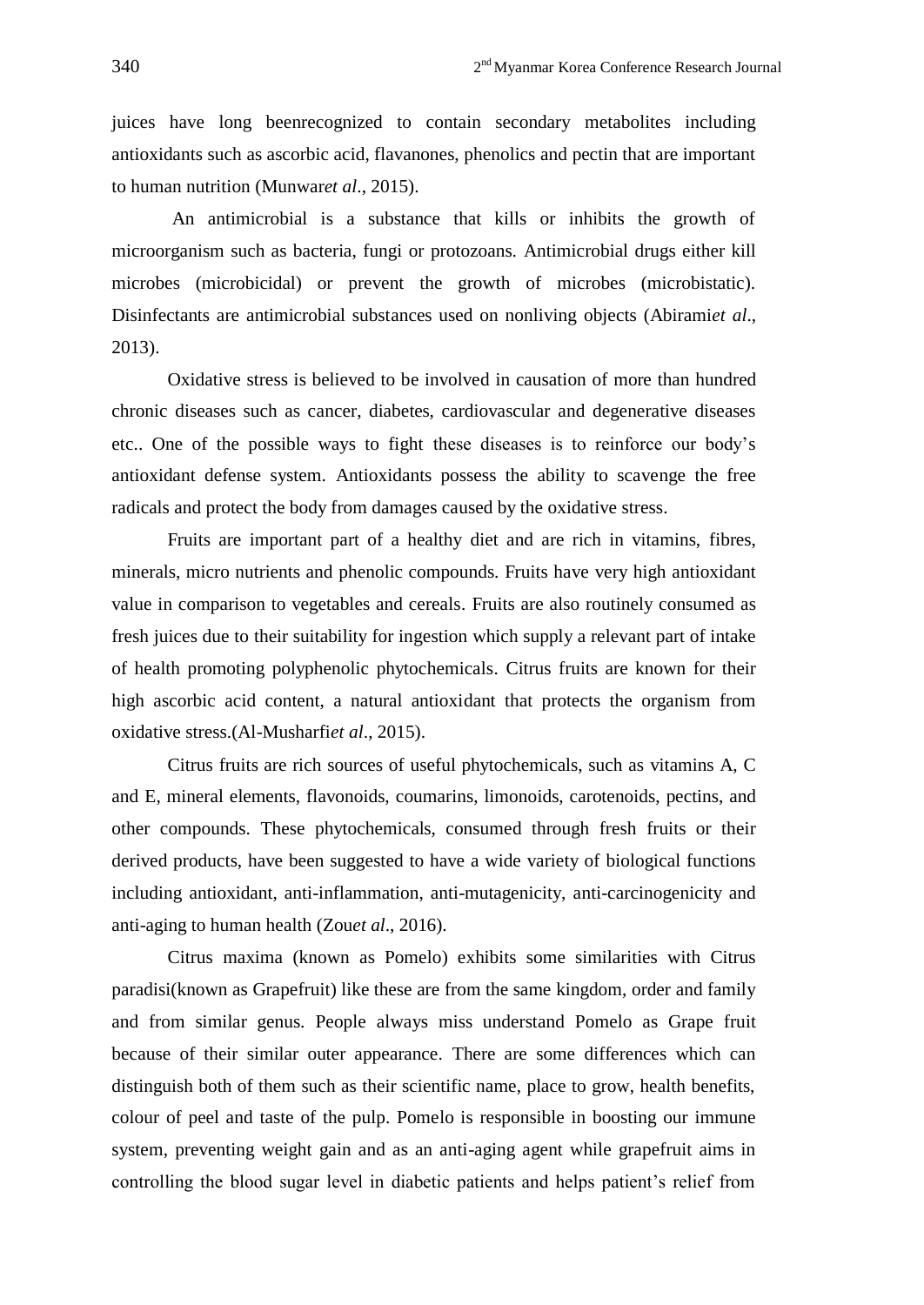insomnia. Fruits juice can be used as a febrifuge, a kind of medicine exert its function in reducing the fever. The seeds of Pomelo play a role in curing the coughs and dyspepsia. Fruits of Pomelo also useful to cure cardio-tonic, in preventing constipation problem, improve digestion and peristalsis**.** Grape fruit is a somewhat bitter fruit. It can be used to lower cholesterol, prevent cancer, aid weight loss, fight skin diseases, relieve constipation, and boost immunity. Fruit juice contains furanocoumarins, including limonin, quercetin, kaempferol and obacunone.

The aim of the present study was to take the regular dietary use of Citrus fruits may provide sufficient prophylaxis. To achieve this aim, undertaken to investigate and compare the antimicrobial and antioxidant activities of fresh juices of *Citrus maxima* (Burm.) Merr.(Pomelo)and *Citrus paradise* Macfad. (Grapefruit).

## **Materials and Methods**

## **Collection and identification of plant materials**

Fresh fruits (Pomelo and Grapefruit) were purchased from the local market in Myitkyina, in the month of August 2018. The mature and medium size of the fruits was used. The fruits were identified by referring the literatures of Hundley and Chit KoKo, 1987 and Kress and Yin Yin Kyi, 2003.

### **Preparation of fresh juices**

The fruits were washed thoroughly with water to remove dust and the juices were mechanically squeezed from the fresh fruit. The juices were filtered and the clear fruit juice was collected in clean containers.

# **Antimicrobial activities of fresh juices**

## **Test microorganisms**

Five microorganisms were used in this study; two were gram positive bacteria, *Staphylococcus aureus* and *Bacillus cereus* and three were gram negative bacteria *Escherichia coli, Salmonella typhi* and *Pseudomonas aeruginosa* by using agar-well diffusion method at the Mandalay Institute of Technology, Department ofBiotechnology, Mandalay.

# **Determination of antioxidant activity of fresh juicesby DPPH radical scavenging assay**

The fresh juices of *Citrus maxima* and *Citrus paradisi*were investigated antioxidant activity by using DPPH (1,1-diphenyl-2-picryl-hydrazyl) Radical Scavenging Assay (Blosis, 1958 and Brand-Williams *et al*., 1995). This assay has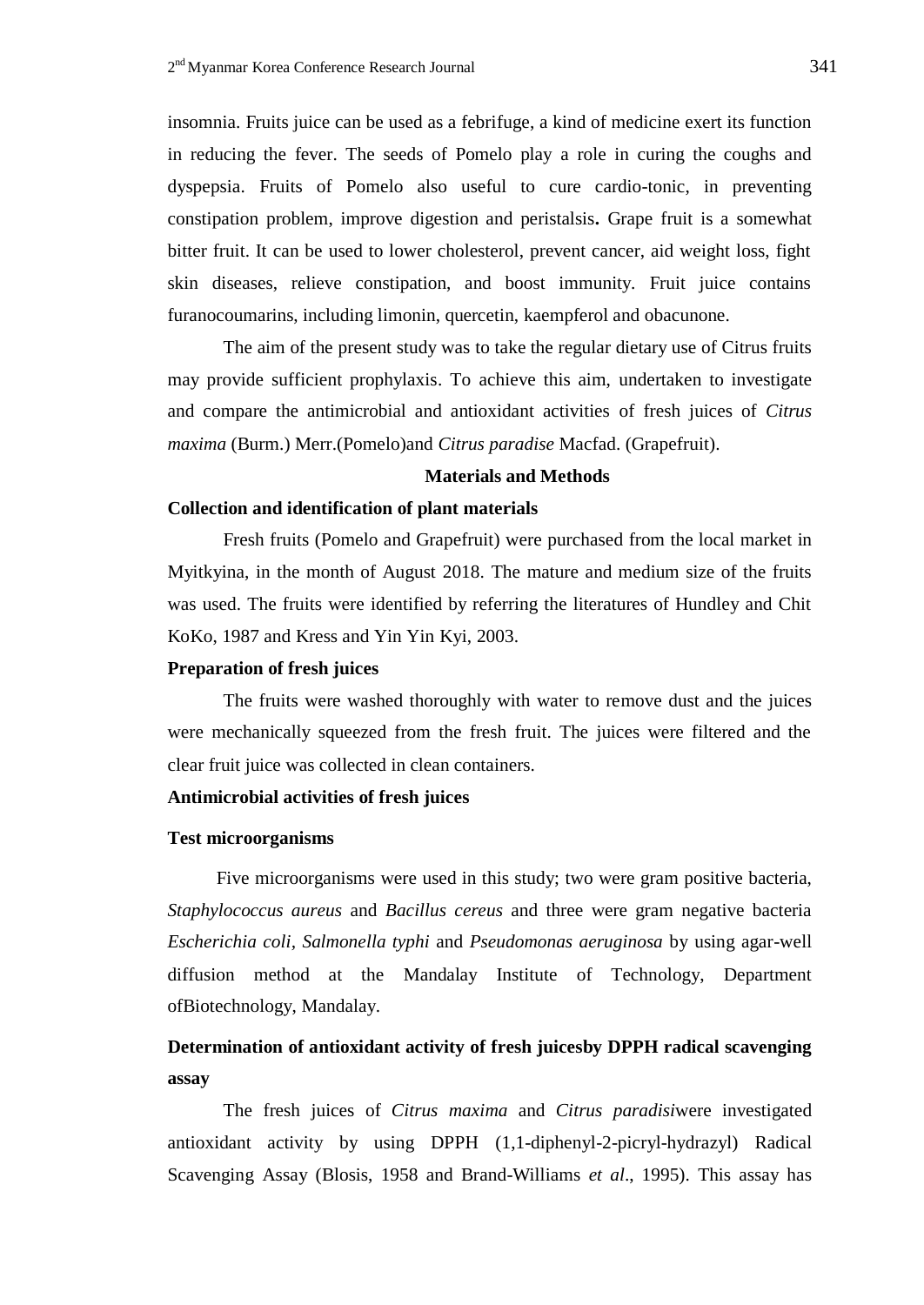been widely used to investigate the free radical scavenging assay. The tests were conducted at Mandalay Institute of Technology, Department of Biotechnology, Mandalay.

# **Preparation of test sample solution**

Briefly a 2000 µl/ml of DPPH, 1800 µl/ml of aqueous solution was added to 200 µl/ml sample juice solution at different concentration. The mixture was shaken vigorously and allowed to stand at room temperature in the dark for 30 min. The absorbance was measured at 517 nm in a spectrophotometer.

# **Preparation of standard solution**

Ascorbic acid (0.001 g) was dissolved in 100 ml of warm water and it was used as a standard solution.

The percent of inhibition of oxidation was calculated using the following formula:

% inhibition of oxidation =  $[(A - B) / A] \times 100$  %

 $A = Absorbance of DPPH solution$ 

 $B = ($  Absorbance of sample + DPPH solution  $) -$  Absorbance of blank

Finally,  $IC_{50}$  value was determined by using linear regressive excel program.

# **Results and Discussion**

Scientific name - *Citrus maxima* (Burm.)Merr.(**Figure1)**

Myanmar name- Kyewkaw

English name - Pomelo

Family - Rutaceae





**Figure (1): Pomelofruit & fruit pulp** Scientific name - *Citrus paradisi*Macfad. (**Figure 2)** Myanmar name- Grapefruit English name - Grapefruit Family - Rutaceae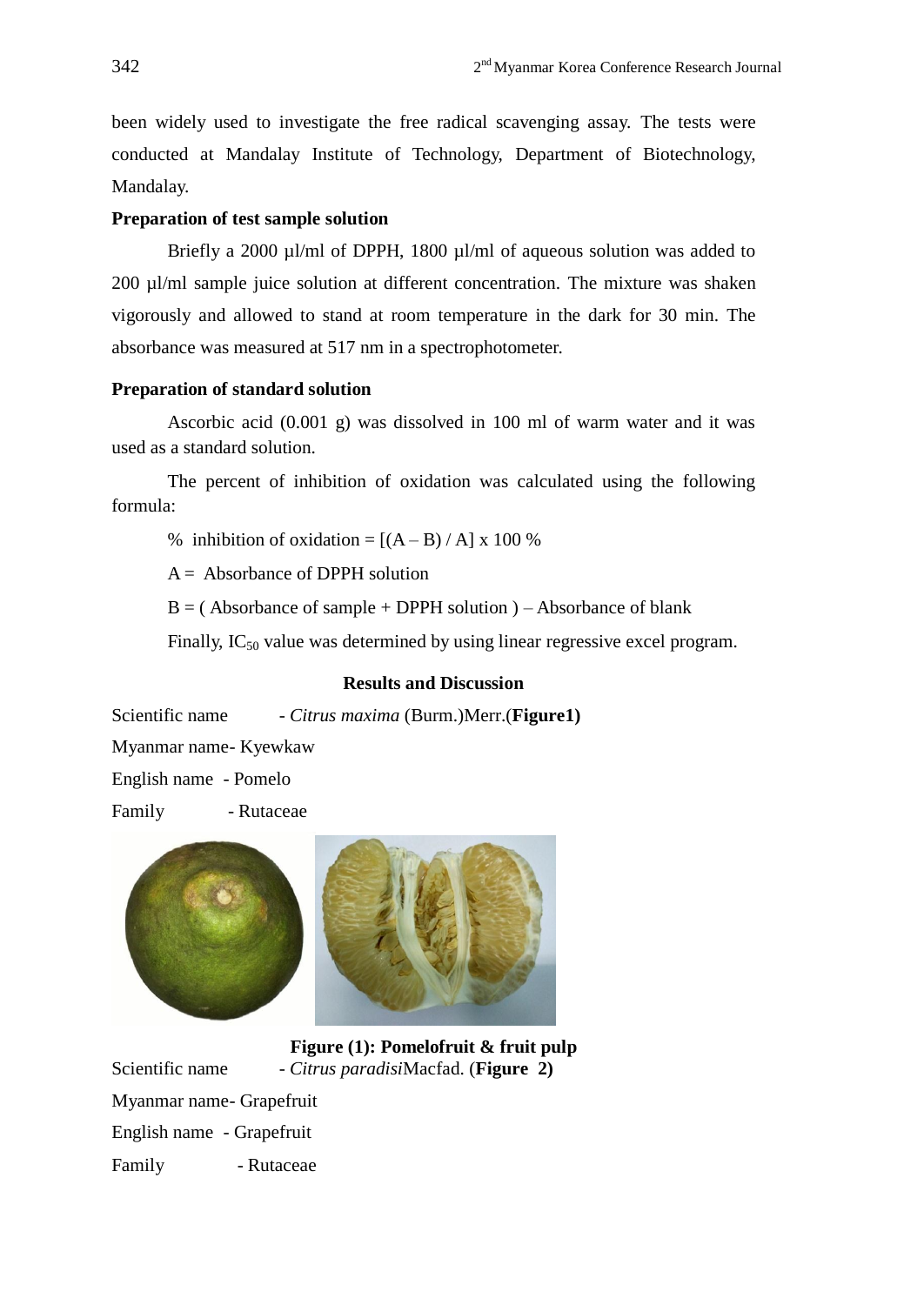

**Figure (2): Grapefruit& fruit pulp**

# **Antimicrobial activitiesof fresh juices**

The agar-well diffusion method was used to determine the inhibition zone of *Citrusmaxima* and *Citrus paradisi*. The results of the antimicrobial activity were shown in Table 1 and 2.

Pomelo juice showed significant antimicrobial activity against *E. coli* (11 mm) and *Bacillus cereus* was shown (15 mm). *Staphylococcus aureus, Salmonella typhi,* and *Pseudomonas aeruginosa* were not shown any inhibition zone. The results were compared with control (Table 1).

Grapefruit juice showed significant antimicrobial activity against *E. coli*, *Salmonella typhi* and *Bacillus cereus* were shown 15 mm. *Staphylococcus aureus* and *Pseudomonas aeruginosa* were not shown any inhibition zone. The results were compared with control (Table 2).

By comparison, medium activity was seen in case of *Bacillus cereus* where the inhibition zone was 15 mm on both fresh juices (Table 3).

| Test organisms         | <b>Inhibition Zone</b> |                 |
|------------------------|------------------------|-----------------|
|                        | Diameter (mm)          |                 |
|                        | Control                | Sample          |
| Escherichia coli       | $0 \text{ mm}$         | $11 \text{ mm}$ |
| Staphylococcus aureus  | 0 mm                   | $0 \text{ mm}$  |
| Salmonella typhi       | 0 mm                   | $0 \text{ mm}$  |
| Pseudomonas aeruginosa | () mm                  | () mm           |
| <b>Bacillus</b> cereus | () mm                  | $15 \text{ mm}$ |

# **Table (2): Antimicrobial activities of Grapefruit**

| Test organisms   | <b>Inhibition Zone</b> |                 |
|------------------|------------------------|-----------------|
|                  | Diameter (mm)          |                 |
|                  | Control                | Sample          |
| Escherichia coli | () mm                  | $15 \text{ mm}$ |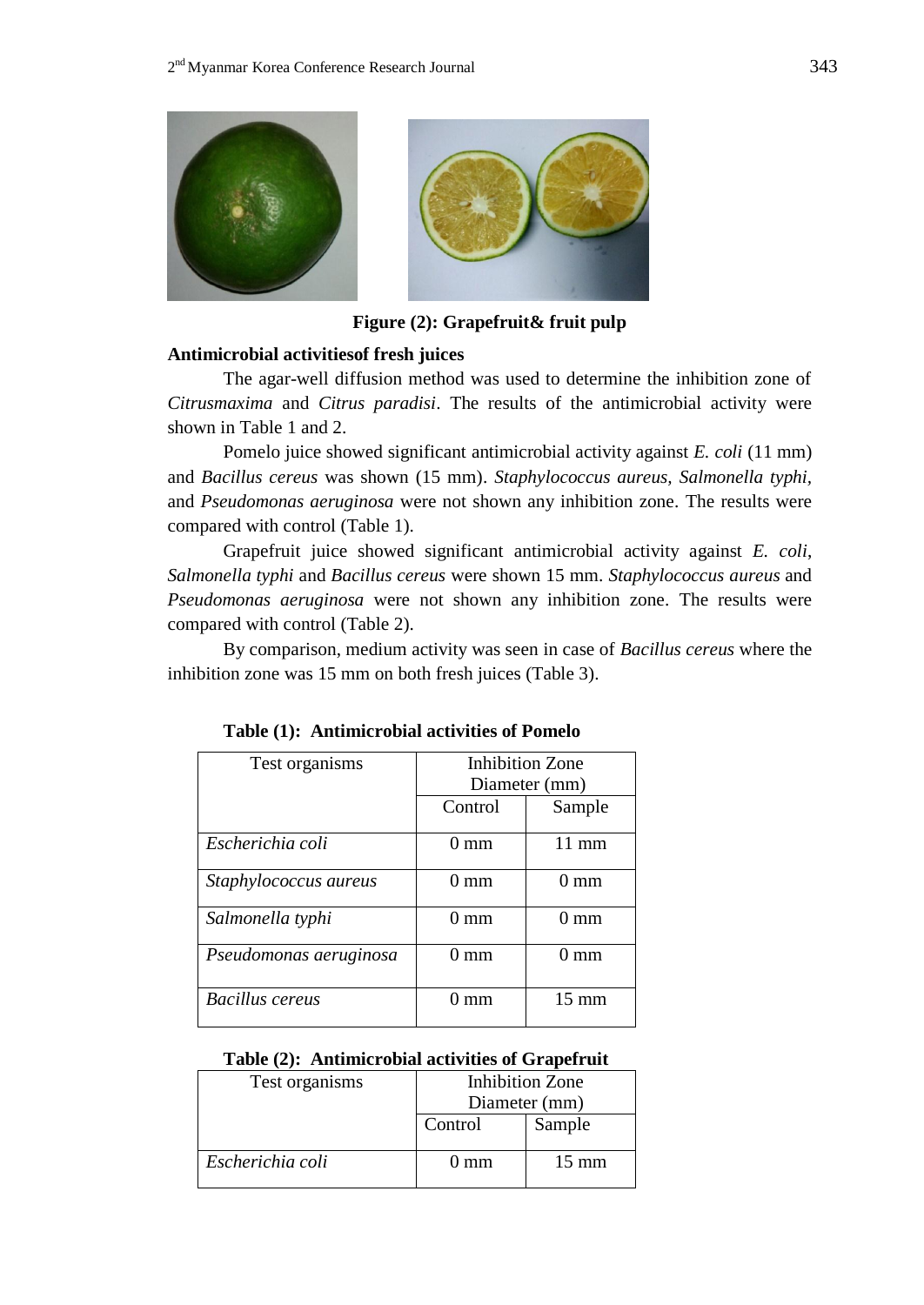| Staphylococcus aureus  | $0 \text{ mm}$ | () mm           |
|------------------------|----------------|-----------------|
| Salmonella typhi       | $()$ mm        | $15 \text{ mm}$ |
| Pseudomonas aeruginosa | $0 \text{ mm}$ | mm              |
| <b>Bacillus</b> cereus | $0 \text{ mm}$ | $15 \text{ mm}$ |

**Table (3): Comparison of antimicrobial activities of Pomeloand Grapefruit**

| Test organisms         | <b>Inhibition Zone</b> |                 |
|------------------------|------------------------|-----------------|
|                        | Diameter (mm)          |                 |
|                        | Citrus maxima          | Citrus parasidi |
| Escherichia coli       | $11 \text{ mm}$        | $15 \text{ mm}$ |
| Staphylococcus aureus  | $0 \text{ mm}$         | $0 \text{ mm}$  |
| Salmonella typhi       | $0 \text{ mm}$         | $15 \text{ mm}$ |
| Pseudomonas            | $0 \text{ mm}$         | $0 \text{ mm}$  |
| aeruginosa             |                        |                 |
| <b>Bacillus</b> cereus | $15 \text{ mm}$        | $15 \text{ mm}$ |

The results showed that the juices of both fruits exhibited inhibitory actions against the bacterium *E. coli*, *S. typhi* and *B. cereus* were inhibited. Both fruit juices, on the other hand, with regard to diameter of zone of inhibitions, showed appreciable inhibitory potential against *E. coli* and *B. cereus*. Pomelo juice failed to inhibit other three bacteria *S. aureus*, *S. typhi*and *P. aeruginosa* and Grapefruit juices failed to inhibit other two bacteria, *S. aureus* and *P. aeruginosa*.

In this present study an attempt had been made to appraise the antimicrobial potential of some common Citrus fruits against some pathologically important bacteria which might cause serious health hazards in human. *E. coli* is a naturally occurring bacterium in the intestinal tract of man. *S. aureus* is one of the most common bacteria implicated in food poisoning*.P. aeruginosa* may be responsible for pneumonia and diarrhoea etc..*B. cereus* can cause diarrhoea and emetic toxin. *S. typhi*signs and symptoms include nausea, vomiting and diarrhoeacited in Basak *et al.,*  2017.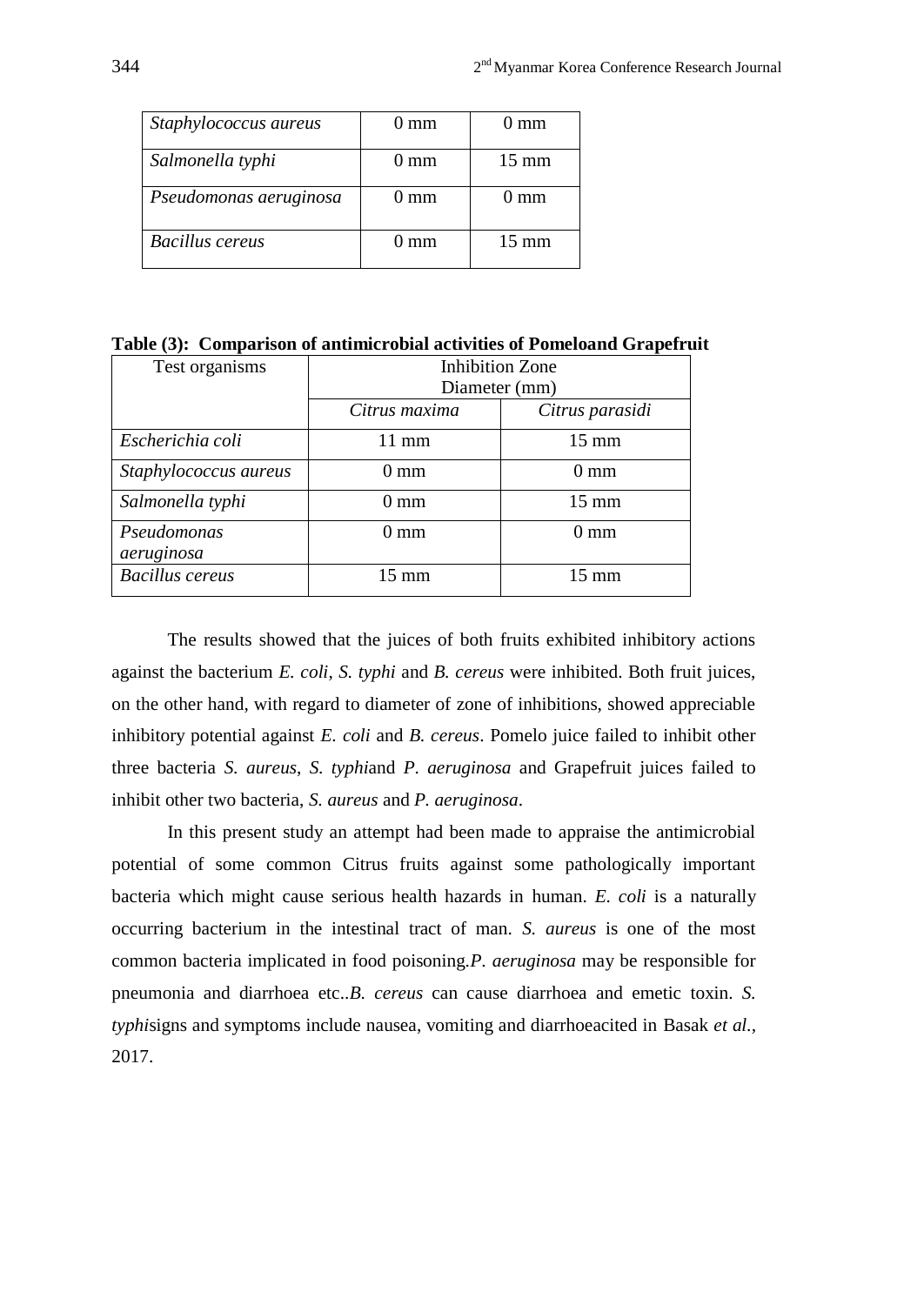# **Determination of antioxidant activity of fresh juices by DPPH radical scavenging assay**

Antioxidant activity of fresh juices and standard ascorbic acid was investigated by the DPPH radical scavenging assay of different concentration. Determination of absorbance was carried out at wave length 517 nm using spectrophotometer. Decrease in absorbance indicates increase in radical scavenging.  $IC<sub>50</sub>$  (50% of inhibition) values were calculated after linear regression analysis of the observed inhibition percentages vs. concentration of sample, where lower  $IC_{50}$  values indicate higher antioxidant activity.

According to the result of percentage of radical scavenging activity (% RSA), from fresh juice of Pomelowas shown in Table 4 and Figure  $3.\text{IC}_{50}$  value of fresh fruits juice of Pomelois  $7.97 \square l/ml$ .

| Sample Concentration | %DPPH Radical Scavenging | $IC_{50}$    |
|----------------------|--------------------------|--------------|
| $(\mu l/ml)$         | Activity                 | $(\mu l/ml)$ |
| 6.25                 | 18.14206                 |              |
| 12.5                 | 49.08762                 |              |
| 25                   | 92.0374                  | 7.97         |
| 50                   | 96.10918                 |              |
| 100                  | 96.51636                 |              |

**Table (4): % Inhibition in various concentrations of Pomelo juice**



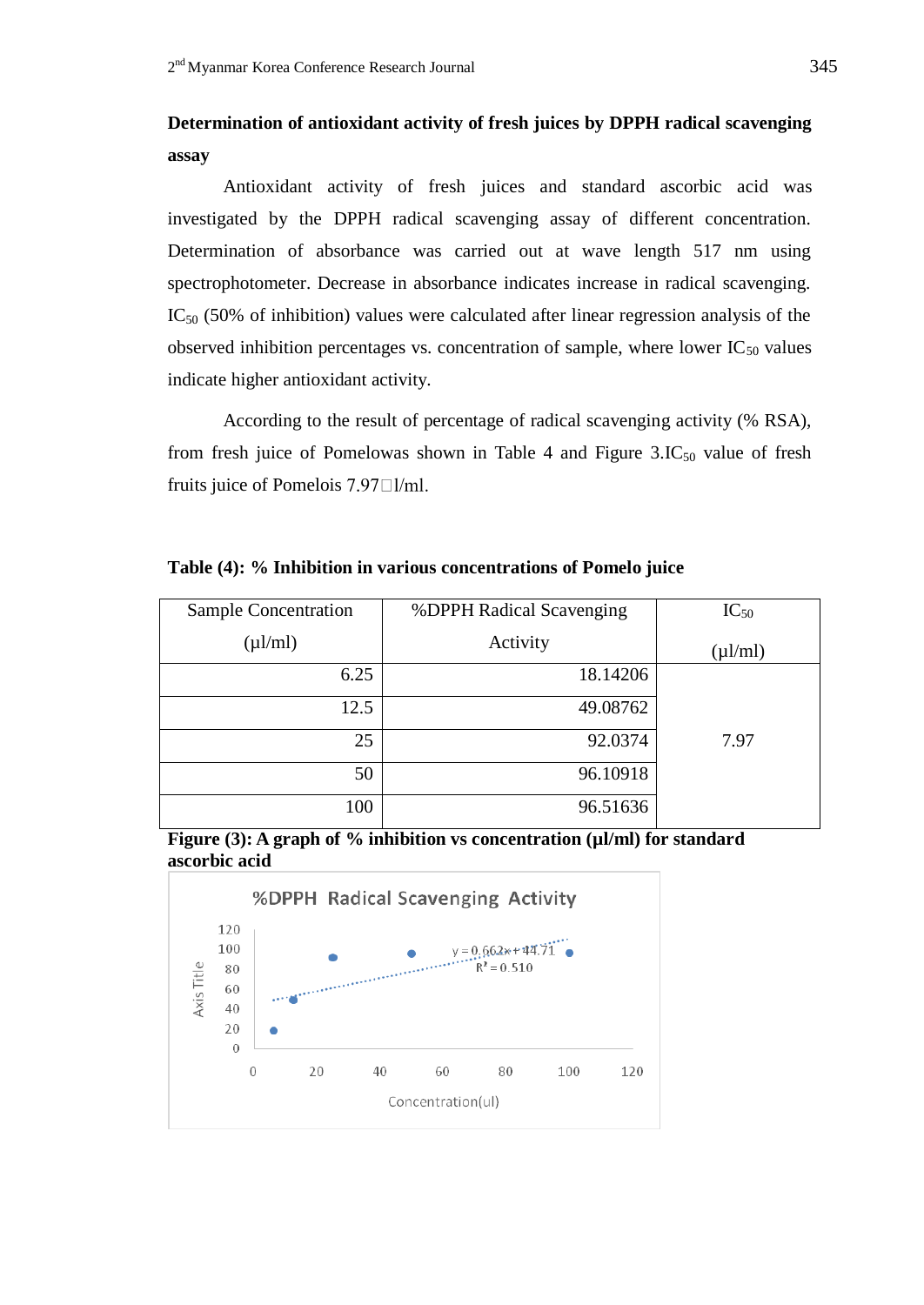According to the result of percentage of radical scavenging activity (% RSA), from fresh juice of Grapefruit was shown in Table 5 and Figure 4.  $IC_{50}$  value of fresh fruits juice of Grapefruitis  $3.01$  [ $\text{l/ml}$ ].

**Table (5): % Inhibition in various concentrations of Grapefruit juice**

| Sample Concentration | %DPPH Radical              | $IC_{50}$    |
|----------------------|----------------------------|--------------|
| $(\mu l/ml)$         | <b>Scavenging Activity</b> | $(\mu l/ml)$ |
| 6.25                 | 24.325139                  |              |
| 12.5                 | 59.553612                  |              |
| 25                   | 82.4008454                 | 3.01         |
| 50                   | 95.58136                   |              |
| 100                  | 97.375961                  |              |

**Figure (4):A graph of % inhibition vs concentration (µl/ml) for standard ascorbic acid**



By comparison, the  $IC_{50}$  value of fruit juices, lower absorbance of the reaction mixture indicated higher free radical scavenging activity.  $IC_{50}$  value of Grapefruit fruit juice showed low value which indicated better antioxidant activity (Table 6).

Ascorbic acid, the most important water soluble antioxidant, was used as a standard antioxidant for comparison purpose. On the basis of absorbance value, % inhibition of samples and standard ascorbic acid were calculated and from which  $IC_{50}$ values of standard ascorbic acid was shown in Table 7.

The antioxidant activity of *Citrus maxima* juice showed  $15.25 \pm 1.08$  % inhibitions at aqueous extracts. The petroleum ether extract of *Citrus maxima* showed the highest antioxidant activity  $0.14 \pm 1.88$  % inhibition (Vadivukarasi and Agnesjenitha, 2015). The highest values obtained in *Citrus maxima* peel extract indicated the Pomelo peel exhibited high antioxidant properties (Khan *et al*., 2018). Grapefruit juice exhibited significant antioxidant activity at concentration of 50 and 100 µl/ml and was comparable to standard antioxidant though it contains the least amount of ascorbic acid (Al-Musharifi*et al*., 2015). Oikeh*et al*., 2016 stated that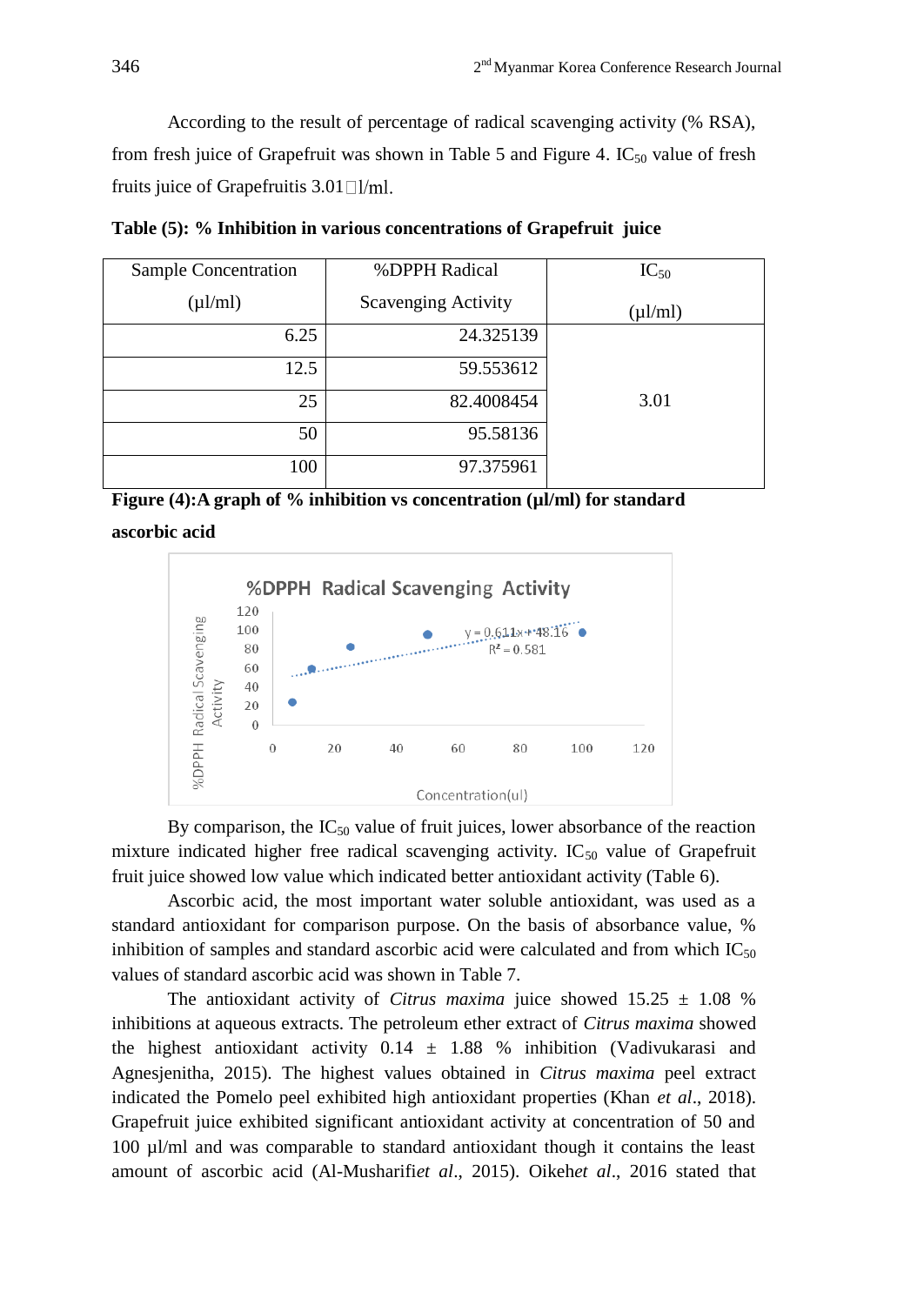Grapefruit juice showed  $2.60 \pm 0.30$  % and  $24.0 \pm 0.10$  % inhibition at concentrations of 0.5 and 1.0 mg/ml of extract. The antioxidant activity may be due to the presence of phenolic compounds and/or vitamin C present in the samples.

| Sample Concentration | Pomelo juice | Grapefruit juice |
|----------------------|--------------|------------------|
| $(\mu l/ml)$         | $IC_{50}$    | $IC_{50}$        |
|                      | $(\mu l/ml)$ | $(\mu l/ml)$     |
| 6.25                 |              |                  |
| 12.5                 |              |                  |
| 25                   | 7.97         | 3.01             |
| 50                   |              |                  |
| 100                  |              |                  |

**Table (6): Comparison of % inhibition in various concentrations of fruit juices**

| Sample Concentration | %DPPH Radical              | $IC_{50}$    |
|----------------------|----------------------------|--------------|
| $(\mu l/ml)$         | <b>Scavenging Activity</b> | $(\mu g/ml)$ |
| 0.25                 | 40.89880863                |              |
| 0.5                  | 43.49268587                |              |
|                      | 47.09696878                | 1.13         |
| $\overline{2}$       | 52.29980395                |              |
| 4                    | 70.87920374                |              |
| 8                    | 76.06695823                |              |
| 16                   | 83.4866536                 |              |

# **Conclusion**

Citrus fruits are cheap and easily available. As revealed by recent study, regular dietary uses of Citrus fruits may provide sufficient prophylaxis against potential infectious agents to the people developing countries including Myanmar where a major portion of people are poverty-stricken and huge burden of medical cost accelerating the poverty further. Based on the antioxidant results, it can be concluded that these fruit juices could be used as a natural source of antioxidant and their regular consumption could provide health benefits to human by shielding against oxidative stress.